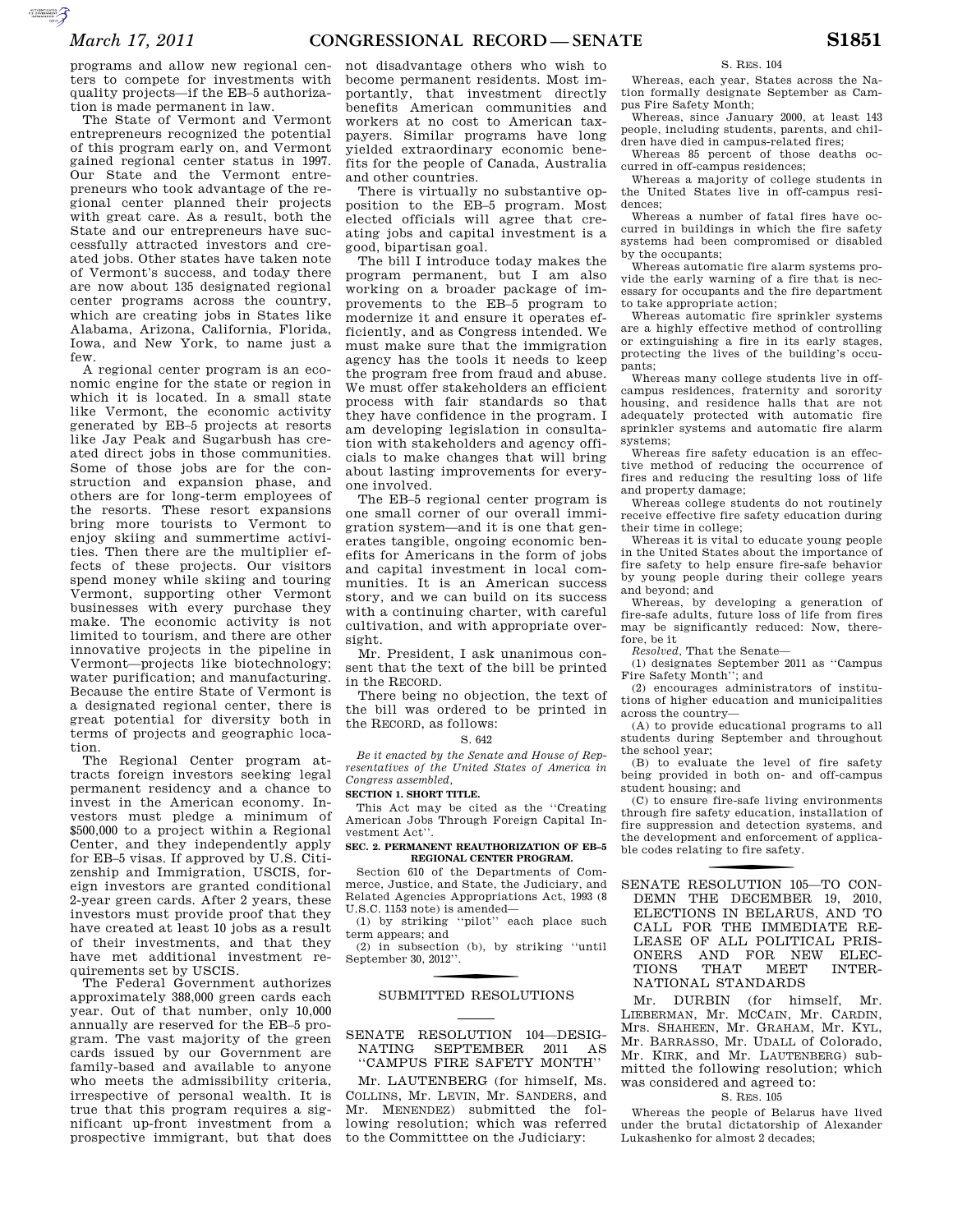Whereas, under Mr. Lukashenko's rule, Belarus—which is known as ''the last dictatorship of Europe''—has defied the post-Soviet democratic transformation that swept eastern and central Europe by maintaining an abhorrent human and political rights record and denying its citizens fundamental freedoms;

Whereas, according to the United States Department of State 2009 Human Rights Country Report on Belarus, elections in Belarus are consistently unfair and undemocratic; politically motivated arrests and detentions are ongoing; Belarus' judiciary is not independent; beatings, poor treatment, and disease are widespread in prisons in Belarus, where detainees lack access to food, proper clothing, and medical treatment; and the Government of Belarus has severely and systematically restricted basic freedoms of press, speech, assembly, association, and religion;

Whereas Mr. Lukashenko had an opportunity to move Belarus closer to the community of democracies by holding free and fair presidential elections on December 19, 2010, and allowing for multiple opposition candidates to run for president;

Whereas the Lukashenko regime squandered this opportunity for the people of Belarus by orchestrating a fraudulent election that failed to meet minimal international standards;

Whereas, following the elections, the Lukashenko regime arrested 5 of the 6 opposition presidential candidates, severely beating one candidate, Uladzimir Niakliayeu, and arbitrarily beating many of the thousands of Belarusians who were peacefully protesting the stolen election in the largest public demonstration the country had seen in over 5 years;

Whereas, during the course of election day and its aftermath, Lukashenko's security forces, the State Security Agency (KGB), detained or arrested over 600 additional people, including journalists, civil society representatives, political activists, and ordinary Belarusians who were peacefully seeking to exercise their fundamental human rights to free assembly and expression;

Whereas the Organization for Security and Cooperation in Europe's Election Observation Mission, which monitored the election in Belarus, issued a statement of preliminary findings and conclusions on December 20, 2010, that criticized the election's campaign environment as ''characterized by the lack of a level-playing field'' and reported that international observers assessed the vote count as ''non-transparent'' and ''bad or very bad in almost half of all observed polling stations'';

Whereas, according to Organization for Security and Cooperation in Europe observers, prominent international websites, including Gmail and Hotmail, and Belarusian websites including Charter97.org, euroradio.by, gazetaby.com, and zapraudu.info were rendered inaccessible on election day;

Whereas, on February 22, 2011, the Organization for Security and Cooperation in Europe stated in its final report on the December 19, 2010, election that the final vote count was ''flawed and lacked transparency'';

Whereas Department of State spokesperson Philip J. Crowley said on December 20, 2010, ''We cannot consider the election results as legitimate.'';

Whereas, on December 20, 2010, the Obama Administration called for the release of all detained presidential candidates and protestors arrested around the election and strongly condemned the violence used by the Lukashenko regime to ''undermine the democratic process'';

Whereas on December 23, 2010, Secretary of State Hillary Clinton and European Union High Representative for Foreign Affairs and Security Policy Catherine Ashton strongly condemned the Lukashenko regime's disproportionate use of violence and called for ''the immediate release of the presidential candidates and the over 600 demonstrators who have been taken into custody in the wake of the presidential elections in Belarus'';

Whereas the heads of the foreign affairs committees of the German and Polish parliaments issued a joint statement on December 31, 2010, stating that the presidential election in Belarus showed ''a complete lack of respect for European values and standards'';

Whereas, on January 20, 2011, the European Parliament adopted a resolution that condemns the December 19, 2010, elections in Belarus and their violent aftermath; demands the immediate and unconditional release of political prisoners; and calls for "new elections to be held" in Belarus under ''free and democratic conditions'' and ''according to OSCE standards'';

Whereas, on December 31, 2010, the Government of Belarus refused to extend the mandate of the Organization for Security and Cooperation in Europe office in Minsk, thereby shuttering the democratic institution building efforts of the Organization for Security and Cooperation in Europe in Belarus;

Whereas, on January 4, 2011, Department of State spokesperson Philip J. Crowley and Darren Ennis, Spokesperson for European Union High Representative Catherine Ashton, issued a joint statement expressing regret over the closure of the Organization for Security and Cooperation in Europe Office in Belarus and calling on authorities in Belarus ''to fulfill their commitments to the OSCE by reforming the election process and providing greater respect for human rights'

Whereas the Belarusian KGB continues to detain at least 32 political opposition leaders and activists associated with the December 19, 2010, elections who face dubious charges that carry prison sentences up to 15 years;

Whereas, on February 28, 2011, Ales Mikhalevich, a presidential candidate who was arrested following the December 19, 2010, elections and released on January 19, 2011. issued a statement detailing the abuse and torture that he endured during his 2-month detention by the Belarusian KGB, in violation of existing Belarusian laws as well as international agreements, including the Convention against Torture and Other Cruel, Inhuman or Degrading Treatment or Punishment, done at New York December 10, 1984, to which Belarus has been a signatory since December 1985;

Whereas families of presidential candidates and political opposition leaders and their lawyers face continued harassment and intimidation by Lukashenko's KGB, including repeated interrogations, raids, pressure, and threats of dismissal from places of employment and schools;

Whereas the detained presidential candidates and political opposition leaders are being denied regular access to family, lawyers, medical treatment, and open legal proceedings;

Whereas authorities in Belarus continue to carry out searches and seizures across the country, including the offices and homes of journalists, political activists, civil society representatives, former presidential candidates and their advisers, and ordinary Belarusians with tenuous connections to members of the political opposition;

Whereas, according to the Stockholm International Peace Research Institute, an internationally reputable source on global arms trade, the Lukashenko regime deliv-

ered a shipment of military equipment to the Qaddafi regime in Libya in February 2011, just before Qaddafi prepared to initiate the widely condemned bloody crackdown undertaken against the people of Libya;

Whereas, on January 31, 2011, the United States and the European Union imposed targeted travel and financial sanctions on an expanded list of officials of the Government of Belarus, including Alexander Lukashenko and those helping prop up his regime;

Whereas, on January 31, 2011, the United States Government also restricted economic transactions with Lakokraska OAO and Polotsk Steklovolokno OAO, 2 subsidiaries of Belarus's largest state-owned petroleum and chemical conglomerate, Belneftekhim;

Whereas, on February 2, 2011, the United States Government pledged to supplement its democracy assistance to Belarus by \$4,000,000 in fiscal year 2011;

Whereas, on March 2, 2011, Lukashenko's regime sentenced 3 of the political detainees, Alyaksandr Atroshchankau, Zmitster Novik, and Alyaksandr Malchanau, to between 3 and 4 years in a top-security prison;

Whereas on March 4, 2011, Department of State Spokesman P.J. Crowley said, ''The United States remains gravely concerned over the continuing post-election crackdown by the Government of Belarus on civil society, independent media, and the political opposition. Through its ongoing detentions, trials, and harsh prison sentences, the government is creating new political prisoners. We urge the unconditional release of those detained in the crackdown without trials, and the creation of space for the free expression of political views, the development of civil society, and the ability of citizens to expand their contact with open societies.''; and

Whereas Congress passed the Belarus Democracy Act of 2004 (Public Law 108–347) and the Belarus Democracy Reauthorization Act of 2006 (Public Law 109–480) as expressions of support consistent with these aims: Now, therefore, be it

*Resolved,* That the Senate—

(1) condemns the December 19, 2010, election in Belarus as illegitimate, fraudulent, and not representative of the will or the aspirations of the voters in Belarus, and joins the European Parliament in calling for new elections to be held in Belarus that meet international standards;

(2) condemns the beating, arrest, fining, and imprisonment of presidential candidates, opposition leaders, and activists by Alexander Lukashenko's KGB in the wake of the December 19, 2010, election;

(3) condemns the Lukashenko regime's systematic efforts to prevent freedom of expression and association in Belarus, including its efforts to censor the Internet and stifle freedom of the press;

(4) stands in solidarity with the people of Belarus, those political prisoners being unjustly detained, and those who continue to fight for peaceful democratic change and their fundamental human rights in Belarus;

(5) applauds the pledges of the United States Government and the European Union to impose targeted sanctions, including visa bans and asset freezes, on Belarusian officials and their associates responsible for the recent crackdown and human rights abuses against the people of Belarus;

(6) applauds the decisions of the United States Government, the European Union, and other democratic allies to expand assistance to civil society in Belarus;

(7) calls on the Lukashenko regime—

(A) to immediately and unconditionally release all political prisoners in Belarus who were arrested in association with the December 19, 2010, election, including 3 presidential candidates, Andrei Sannikov, Nikolai